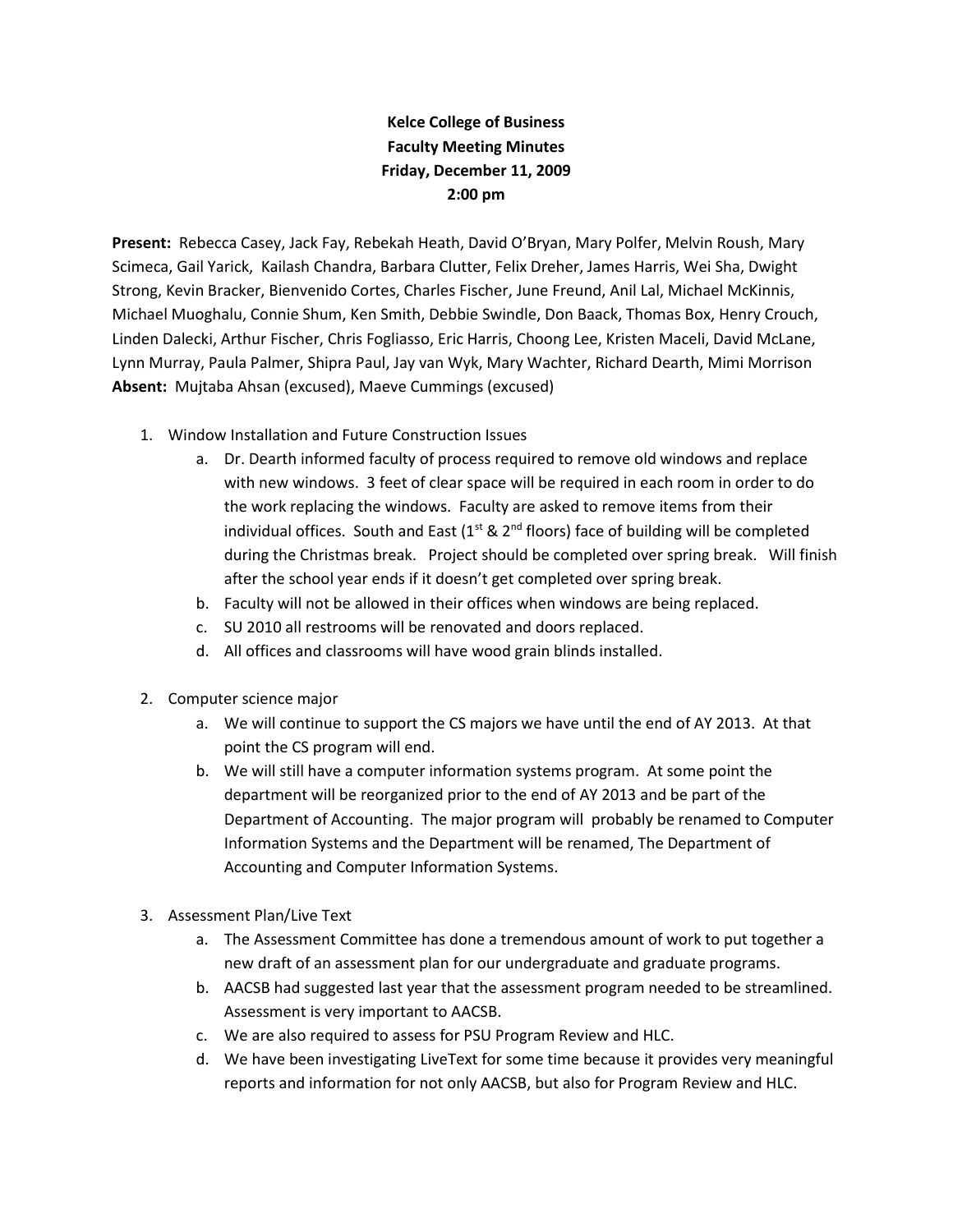- e. Student portfolios are also supported with LiveText students are required to purchase this software once for a cost of \$90. Assessors will need to require the software key for their classes. Discussion followed on the need for the portfolios. There was a request for wording for faculty syllabi that will be requiring LiveText. This will be provided by the Dean's office.
- f. Motion was made to approve the Goals/Objectives/Assessment tools as distributed. The motion was seconded. The motion carried without objection.
- 4. AACSB changes in redefining AQ-PQ standards
	- a. Plans for publications in three defined areas Learning & Pedagogical Research, Contributions to Practice (applied), Discipline-based Scholarship (basic). AACSB is asking that we plan for areas to do research and publication in over the next three years.
		- i. Faculty are asked to work with chairs based on the definitions to determine in which areas they will choose to do their research/publishing. Individual faculty should determine the area of definition. Department charts will be made into one complete chart for the College.
	- b. The Dean established two ad hoc committees for consideration of studying the changes in AACSB standards and interpretations and recommend refining the definitions for AQ-PQ status. Committees should come back and make recommendations to the Dean on the AACSB standards and definitions. Committee reports should be made by midsemester in the spring.
- 5. Curriculum Issues (MATH 153) Dr. Eric Harris presented information on these issues.
	- a. MATH 153 is a prerequisite for MGMKT 477 Quantitative Decision Making and for Econ 418 Intermediate Microeconomics. There have been many problems and complaints from students regarding the MATH 153 course.
	- b. There has been a high incidence of students dropping and failing the MATH 153 course.
	- c. Dr. Harris has met with the Math department. The faculty was informed of the substance of the meetings.
	- d. The Kelce Curriculum committee made recommendations on the issue which were discussed by Dr. Harris.
	- e. The Department of MATH had responses to the recommendations of the Curriculum Committee which were presented by Dr. Harris.
	- f. Dr. Harris investigated 17 other schools in the region and their quantitative requirements. PSU requires 18 hours which is more than what the bulk of the universities require.
	- g. Possible alternatives were discussed
		- i. Continue working on the MATH 153 course.
		- ii. Have a business math class taught in the COB.
		- iii. Delete MATH 153 requirement and bring necessary content into Quant and Operations Management